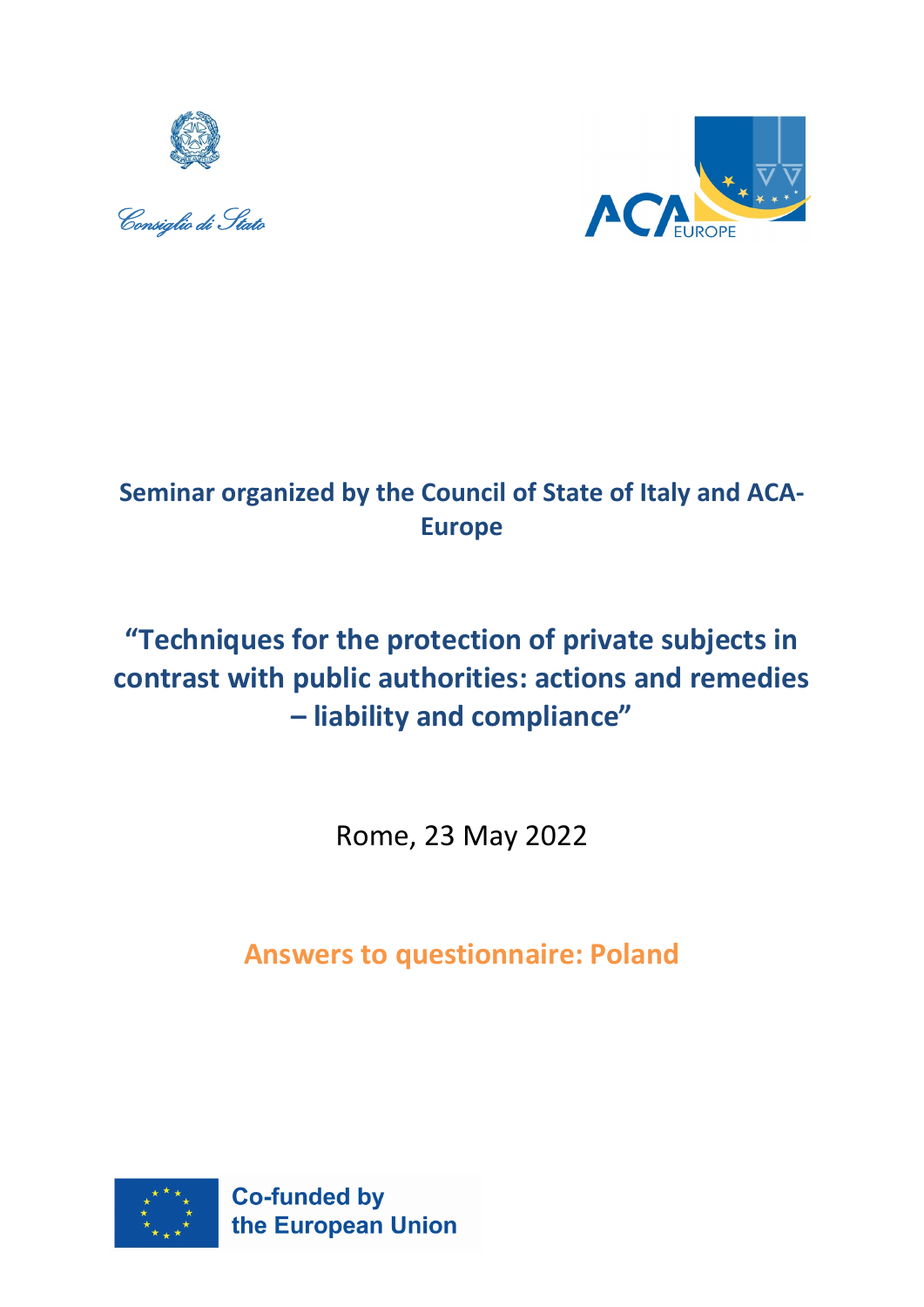#### **SESSION I**

## **LEGAL PROCEEDINGS THAT CAN BE BROUGHT BEFORE THE ADMINISTRATIVE COURT**

## **1. In your legal system, which judges are competent to pronounce on disputes in which one of the parties is the public administration?**

In the Polish legal system, judges of a voivodship administrative court, judges of the Supreme Administrative Court, and court assessors are competent to pronounce on these kind of disputes.

## **2. Which actions can be brought before the administrative court in view of the exercise of administrative powers?**

The act of 30<sup>th</sup> August 2020 Law on Proceedings Before Administrative Courts (hereinafter: p.p.s.a.), highlights the following actions:

- a complaint against a decision, order or other act of public administration (Article 50 of the p.p.s.a.),

- a complaint against a lack of action or excessive length of proceedings in the cases (Articles 3 § 2 (8) and (9) of the p.p.s.a.),

- an application to resolve jurisdictional disputes between local government authorities and between self-government appellate boards, and disputes as to competence between local government authorities and government administration agencies (Article 4 of the p.p.s.a.).

#### **3. From which sources can actions be brought before the administrative court?**

In the Polish legal system, actions that are brought before the administrative judge are regulated by law, and specifically, by the p.p.s.a.

#### **4. Which administrative decisions can be challenged?**

According to the p.p.s.a., one can challenge before administrative court:

1) administrative decisions;

2) orders made in administrative proceedings, which are subject to interlocutory appeal or those concluding the proceeding, as well as orders resolving the case in its merit;

3) orders made in enforcement proceedings and proceedings to secure claims which are subject to an interlocutory appeal, with the exclusion of the orders of a creditor on the inadmissibility of the allegation made and orders dealing with the position of a creditor on the allegation made;

4) acts or actions related to public administration regarding rights or obligations under legal regulations other than acts or actions specified above,

5) written interpretations of tax law issued in individual cases, protective tax opinions and refusal to issue protective tax opinions;

6) local enactments issued by local government authorities and territorial agencies of government administration;

1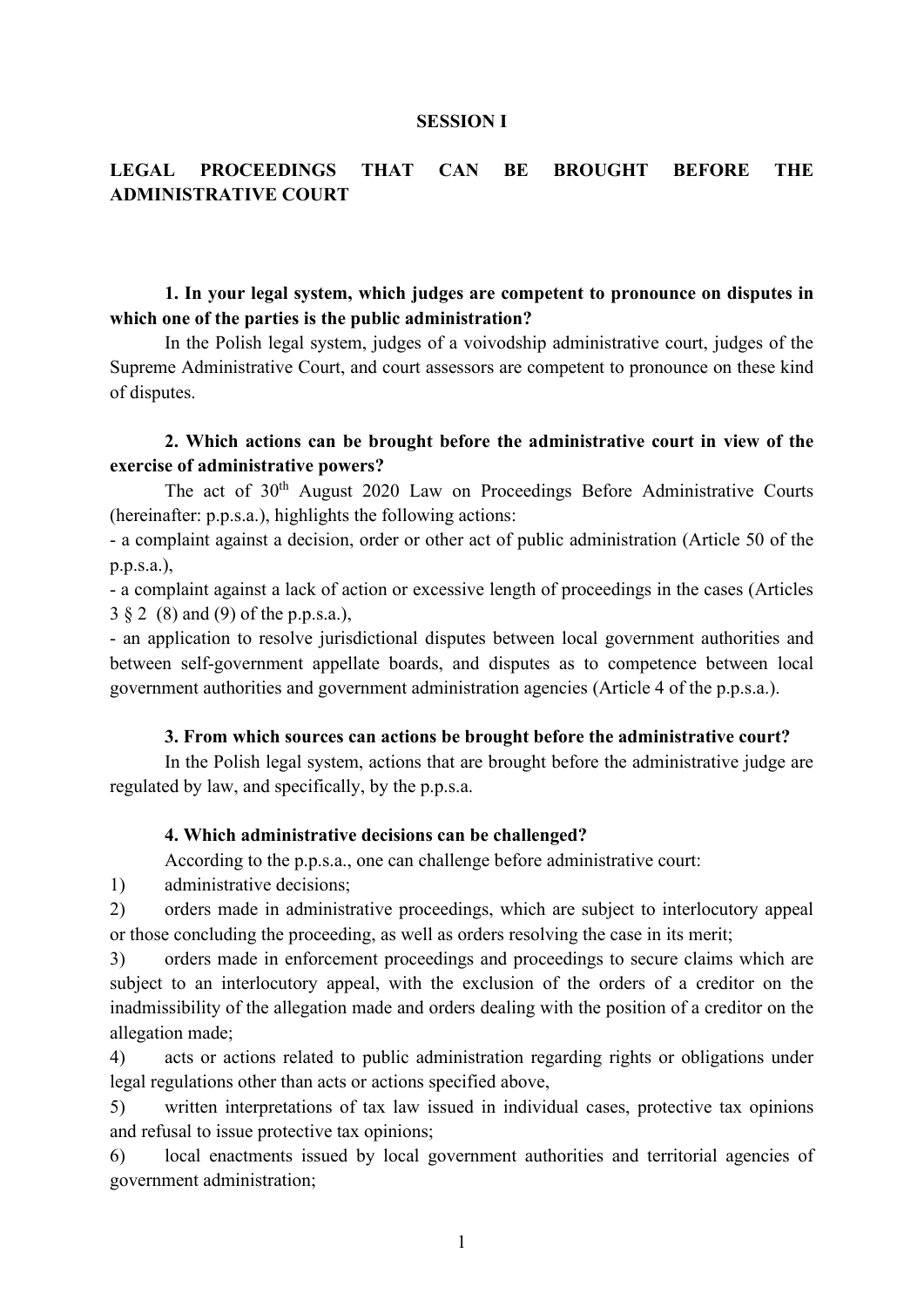7) enactments issued by units of local government and their associations, other than those specified above, within the scope of public administration;

8) acts of supervision over activities of local government authorities;

9) lack of action or excessive length of proceedings;

10) matters where provisions of specific statutes provide for judicial review;

11) administrative courts also resolve jurisdictional disputes between local government authorities and between self-government appellate boards, and disputes as to competence between local government authorities and government administration agencies.

## **5. On the grounds of which defects can the annulment of an administrative act be requested?**

The annulment of an administrative act can be the result of violation of substantive law, that has affected the outcome of the case, a violation of law which provides the basis to reopen administrative proceedings, and other breach of procedural provisions, however only if it would have substantially affected the outcome of the case. There are also grounds based on blatant violation of law (specified in Article 145 § 1 (2) the p.p.s.a.).

## **6. Can the judge partially annul the challenged administrative act?**

The judge can partially annul an illegitimate administrative act.

## **7. Can the judge substitute the Administration by modifying the content of the administrative act?**

In the Polish legal system, cases where it is possible for a judge to modify the content of the administrative act are listed by law.

The first category, is determined by the specificity of cases and refers to acts or actions related to public administration regarding rights or obligations under legal regulations other than administrative decisions and orders. In these kind of cases, the court may recognize in its judgment the right or obligation arising from the provisions of law (vide Article 146 § 2 of the p.p.s.a.).

The second category is strictly related to a public administrations failure to act. For instance, if the court oblige the authority to render a decision or order within a specified time limit, indicating the manner in which the case should be handled or determined and the decision or order is not rendered, the party may lodge a complaint, requesting that a decision be rendered whereby it is declared whether or not the right or obligation exists. The court can render a decision on this matter if the circumstances of the case allow (Art 145a § 1, § 3 of the p.p.s.a.). Also, when granting a complaint against failure to act or excessive length of proceedings by authorities, the court may also declare whether or not the right or obligation exists if the nature of the case as well as the facts and legal framework of the case that do not raise reasonable doubts permit (Article 149 § 1b of the p.p.s.a.).

## **8. When the judge annuls the challenged act, can he dictate provisions which the P.A. abide by in the review proceedings of the subject-matter of the litigation?**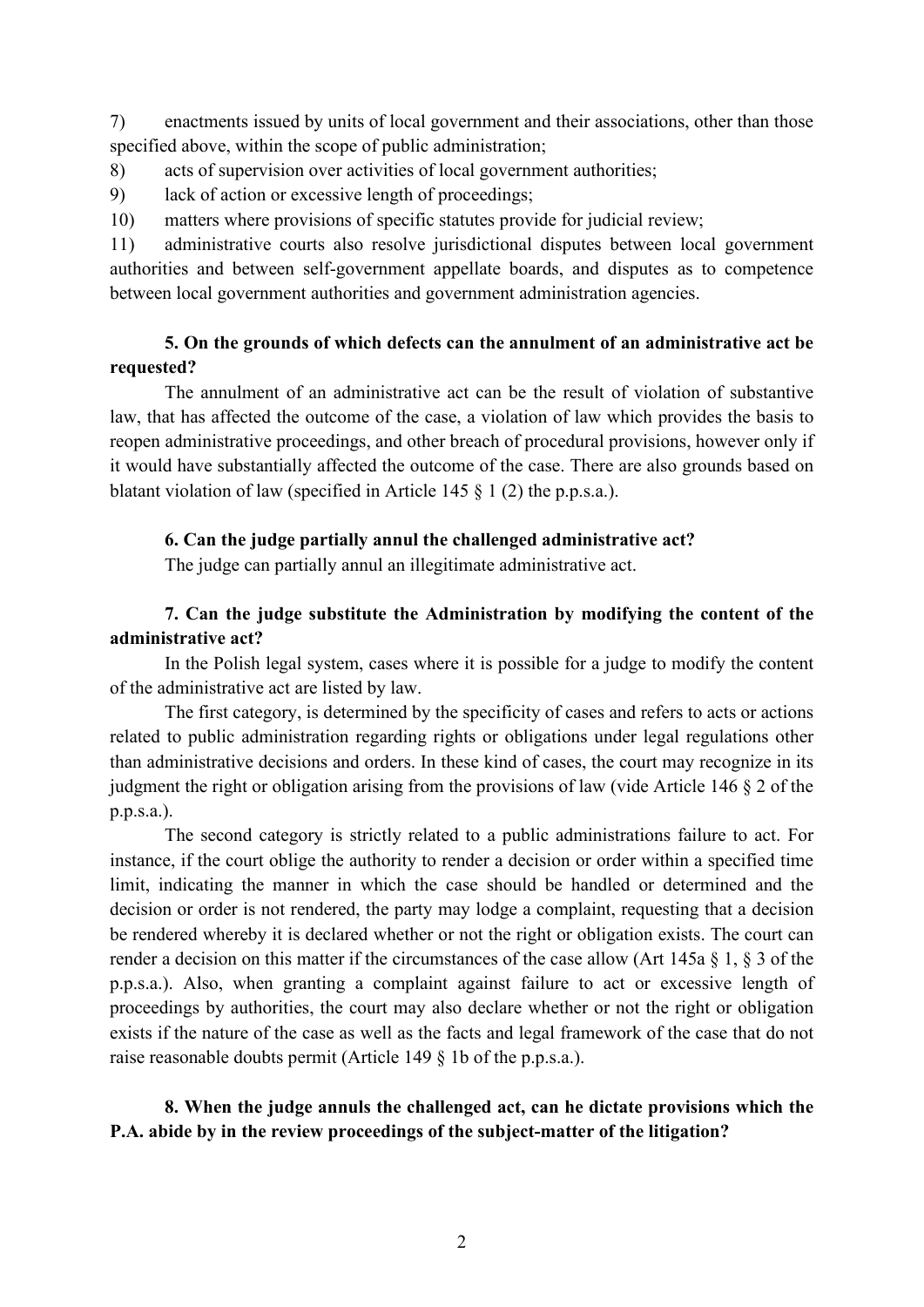Yes. If, as a consequence of granting the complaint, the case is to be reconsidered by an administrative authority, the reasons for judgment should additionally include suggestions as to proceed further.

## **9. When do the effects of the jurisdictional annulment of an administrative act become applicable?**

There is no one answer to this question, as it depends on the grounds an administrative act was found illegitimate. In some cases, granting the complaint renders the effects applicable from the date of the adoption of the act – ex tunc (vide Article 145  $\S$  1(2) of the p.p.s.a.).

## **10. Can the judge modulate the effects over time of the ruling of annulment of an administrative act?**

The p.p.s.a. does not provide for such a possibility.

## **11. Can the act of ordering payments for damages be proposed autonomously or must always be proposed together with other kinds of actions?**

First of all, p.p.s.a. does not regulate *payment for damages*. In the Polish legal system compensation for damages – in its common understanding - is an institution typical for the Civil Code and one can claim it before civil courts. This is confirmed in Article 154 § 4 of the p.p.s.a., according to which, a person, who has suffered injury because of a lack of compliance with the court decision, shall be entitled to compensation in accordance with principles specified in the Civil Code.

With regard to the above, the p.p.s.a. makes provisions for cases, exhaustively listed by law, when the court may order that public administration *pay the complainant a sum of money*. For example, the court granting a complaint against failure to act or excessive length of proceedings (Article 149 § 2 of the p.p.s.a.) or granting a complaint against unfulfilled judgment in this matter (Article 154 § 7 of the p.p.s.a.), may order – *ex officio* or at the request of the party - that the authority pay the other party *a sum of money*. The Act then requires that *the payment* must be proposed at the same time as other actions and only in specific cases (Article 149  $\S$  2 action against silence, Article 154  $\S$  7).

## **12. In the light of what kind of behaviour is compensatory action for damages feasible when dealing with Public Administration?**

The State Treasury or a local government unit or other legal person exercising administrative power is liable for damage caused by its unlawful act or omission (Article 417 § 1 of the Civil Code).

However, as mentioned above, one can claim compensation for the damage before common (civil) courts, not administrative courts.

#### **13. Which are the different kinds of reimbursable damages?**

Reimbursable damages are both material and non-material.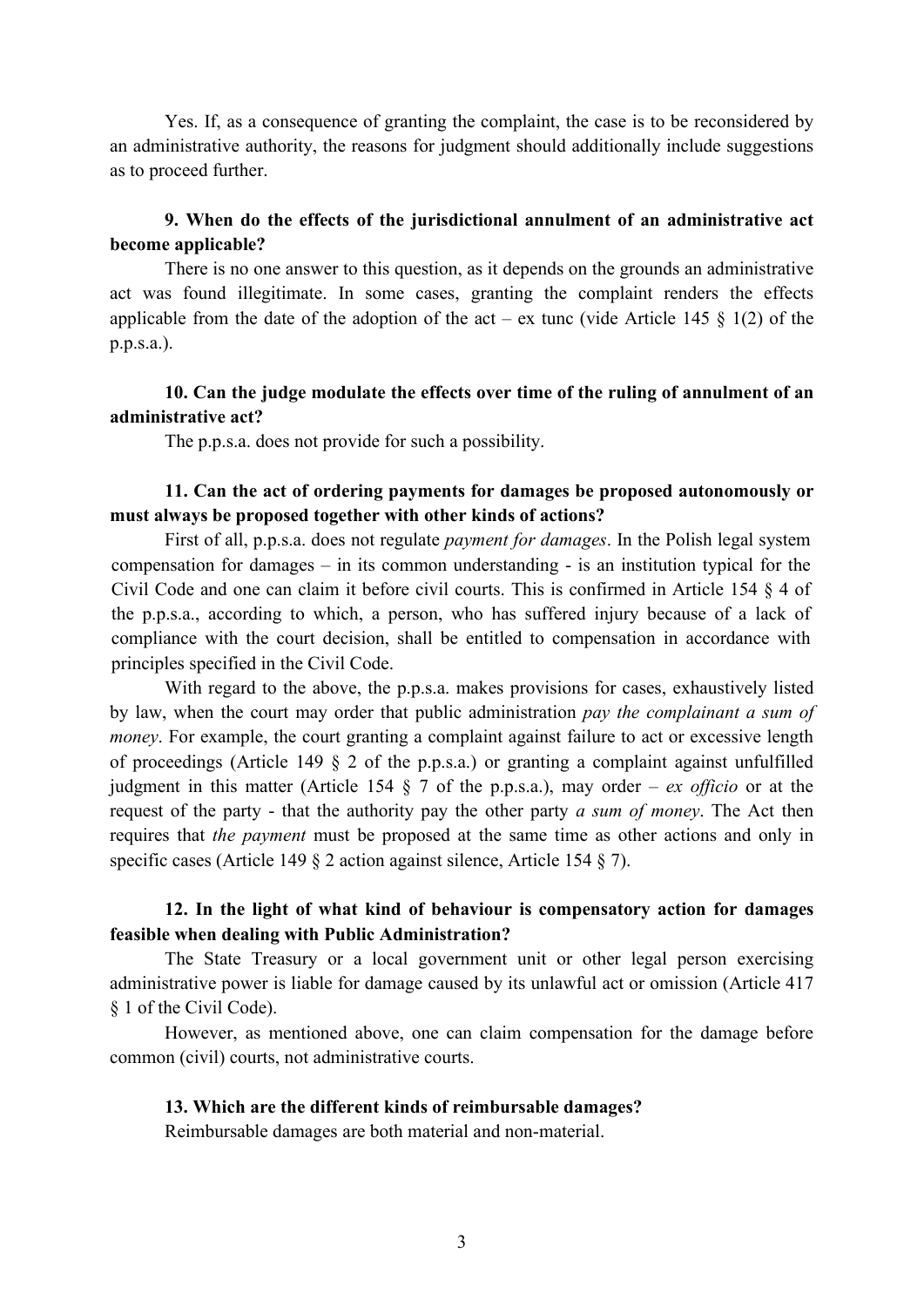## **14. Does the omission of lodging an action of annulment result in elision or reduction of the compensatory damages?**

If the damage was caused by the issuance of a final decision, its repair may be demanded after the non-compliance with the law has been found in the relevant proceedings, unless separate provisions stipulate otherwise. This also applies to cases where the final decision was issued on the basis of a normative act inconsistent with the Constitution, a ratified international agreement or an act (Article  $417<sup>1</sup>$  § 2 of the Civil Code).

Similarly, if the damage was caused by failure to issue a decision, when the obligation to issue them is provided for by law, its compensation may be demanded after the noncompliance with the law has been ascertained in the relevant proceedings, unless separate provisions provide otherwise (Article  $417<sup>1</sup>$  § 3 of the Civil Code).

## **15. In order to award compensatory damages, is proof of the responsibility of the public administration required?**

No, proof is not required.

#### **16. Can the judge convert ex officio one action into another?**

No. However, considering the type of a submitted action the court will take into account the content rather than the name.

#### **17. Is there a time limit for the compensatory action**?

See reply to questions 11 and 14.

#### **18. Can the judge rule that the administration implement an administrative act?**

In specific cases (Article 145a of the p.p.s.a.) and where the circumstances of the case so justify, the court can oblige the authority to render a decision or order within a specified time limit, indicating the manner in which the case should be handled or determined, unless the determination was left to the discretion of the authority. The competent authority is obliged to notify the court of the issuing of the decision or order within seven days of the date on which they were issued. In the event of failure to notify the court, it may decide to impose a fine on the authority.

#### **SESSION II – SPECIAL PROCEDURES**

#### **1. Does your administration have provisions for special procedures**

Yes, The Code of Administrative Proceedings has provisions for special procedures. For instance there are: issuance of certificates (Article 217 of the Code), procedure concerning letters of dissatisfaction and proposals (Article 221 of the Code), mediation (Article 96a of the Code).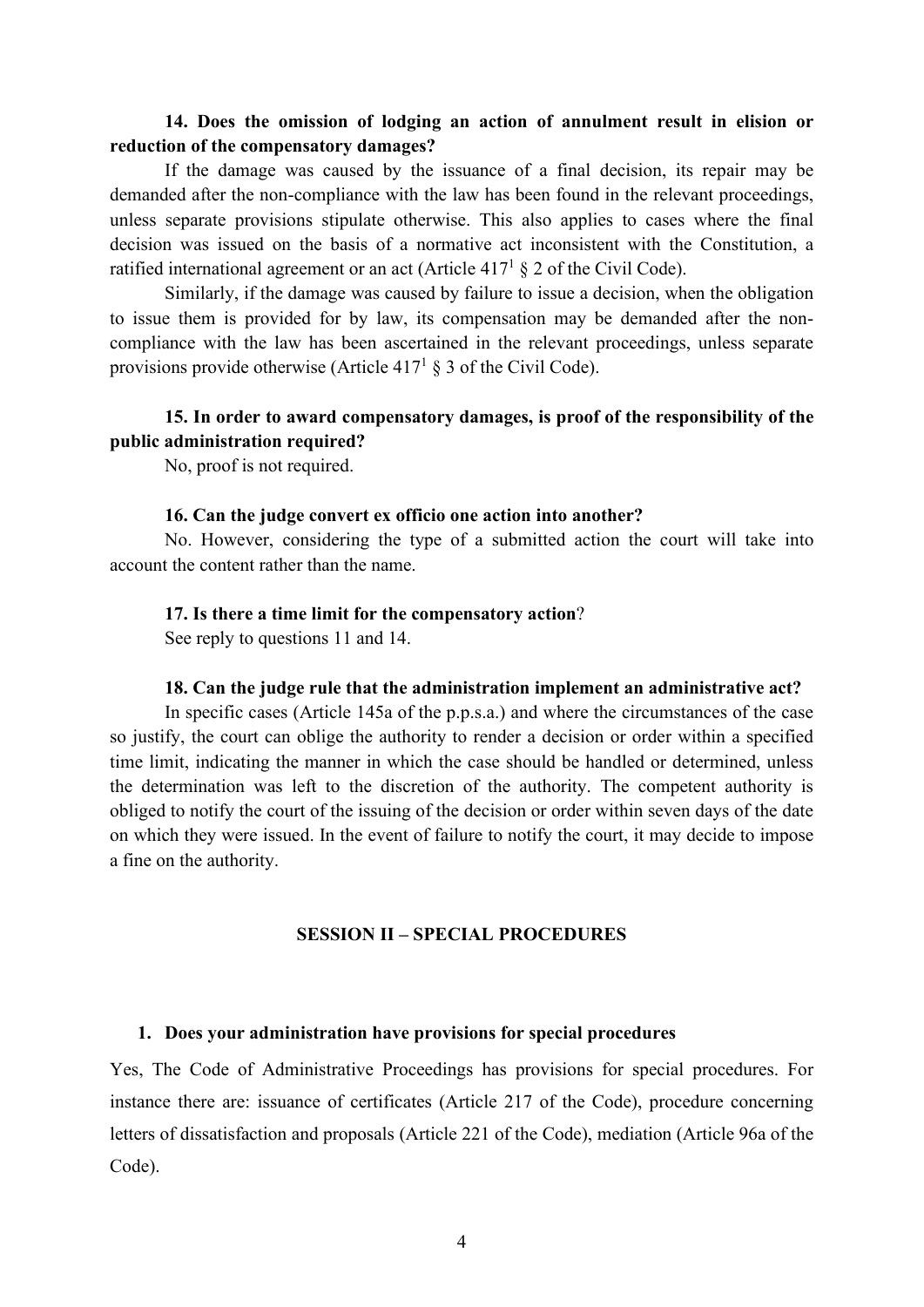#### **2. What do the specialities consist of?**

The special procedures are mostly in regard to *specific subject* and they result in *different kinds of decisions* compared to ordinary regulations (for instance: a certificate – Article 217 § 1 of the Code, a notification about the manner of disposal of the letter of dissatisfaction – Article 238 of the Code, administrative settlement – Article 114), some of them are *fasttracked, simplified procedures* (especially procedure certificate issuance – without undue delay, however not later than within 7 days – Article 217  $\S$  3).

#### **3. The special rites are established:**

As mentioned above, the special procedures are mostly in regard to *specific subject*.

However, if the nature of the case allows, a case in a matter in which the ordinary proceedings have been pending before a public administration authority, may be *moved to special procedure* and conclude in settlement (Articles 96a and 114 of the Code).

## **4. Does your system provide for appeals against the silence of the Administration at the request for an administrative provision presented by a private individual?**

Yes.

According to the Article 53 § 2b of the p.p.s.a. complaint against inaction or excessive duration of proceedings may be filed at any moment after submitting a reminder to the competent authority.

## **5. Do the Administrations comply spontaneously with the decisions of the administrative courts?**

No such data available.

## **6. In your legal system, is there a special procedure for ensuring the integral execution of the sentence**?

No. When granting the complaint the *court obliges the authority* to render a decision or order *within a specified time limit indicating the manner in which the case should be handled or determined, unless the determination was left to the discretion of the authority.* The competent authority *notifies* the court of the issuing of the decision or order within seven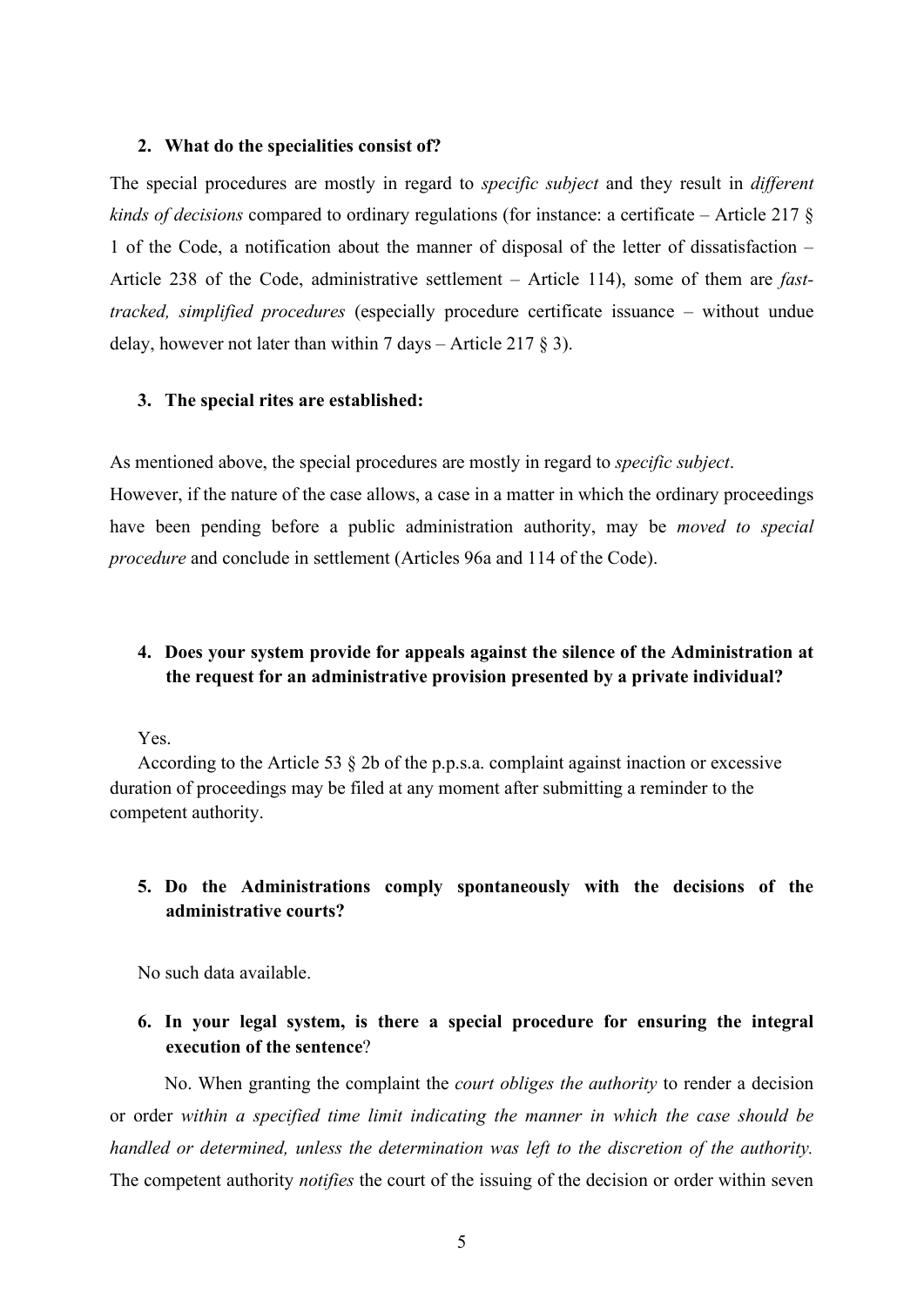days from the date on which they were issued. In the event of failure to notify the court, it may decide to *impose a fine* on the authority (Article 145a of the p.p.s.a.).

## **7. Are the judge's decisions which are not of the last resort immediately enforceable?**

No. Pursuant to Article 168 of the p.p.s.a., a judgment of an administrative court of the first instance becomes final if there is no appeal against it. The execution of an administrative court judgment takes place after it becomes final.

**8. Following the annulment of a decision characterized by discretionary power, the interested party is forced to challenge each of the ulterior negative decisions which have been deemed illegitimate by dint of defects which are different to those identified by the judge or, in alternative, are there certain mechanisms of "reduction" of the aforesaid discretionary power which ensure the definition of the litigation once and for all?**

The discretionary power of the administration cannot be limited by the court in the judgment granting a complaint. In the Polish legal system administrative courts are competent to decide on legal compliance only, and this judgment can be based on strict legal premises provided in acts of law. The discretionary field Polish legislator left for the competence of the administration authority and shaped it in substantial law.

The legal assessment and indications as to the further course of action presented in a court decision are binding on the authorities whose action, failure to act or excessive length of proceedings was the subject of the complaint (Article 153 of the p.p.s.a.), so they can not repeat the same defects – identified already by the court - in the next rendered decision.

#### **SESSION III – PRECAUTIONARY MEASURES**

## **1. Does the proposition of an appeal automatically suspend the effectiveness of the administrative act?**

No. What is more, in the Polish legal system the general rule is that even lodging of the complaint against an administrative act to the administrative court does not entail automatic suspension of the act.

#### **2. In your legal system, are precautionary measures provided for?**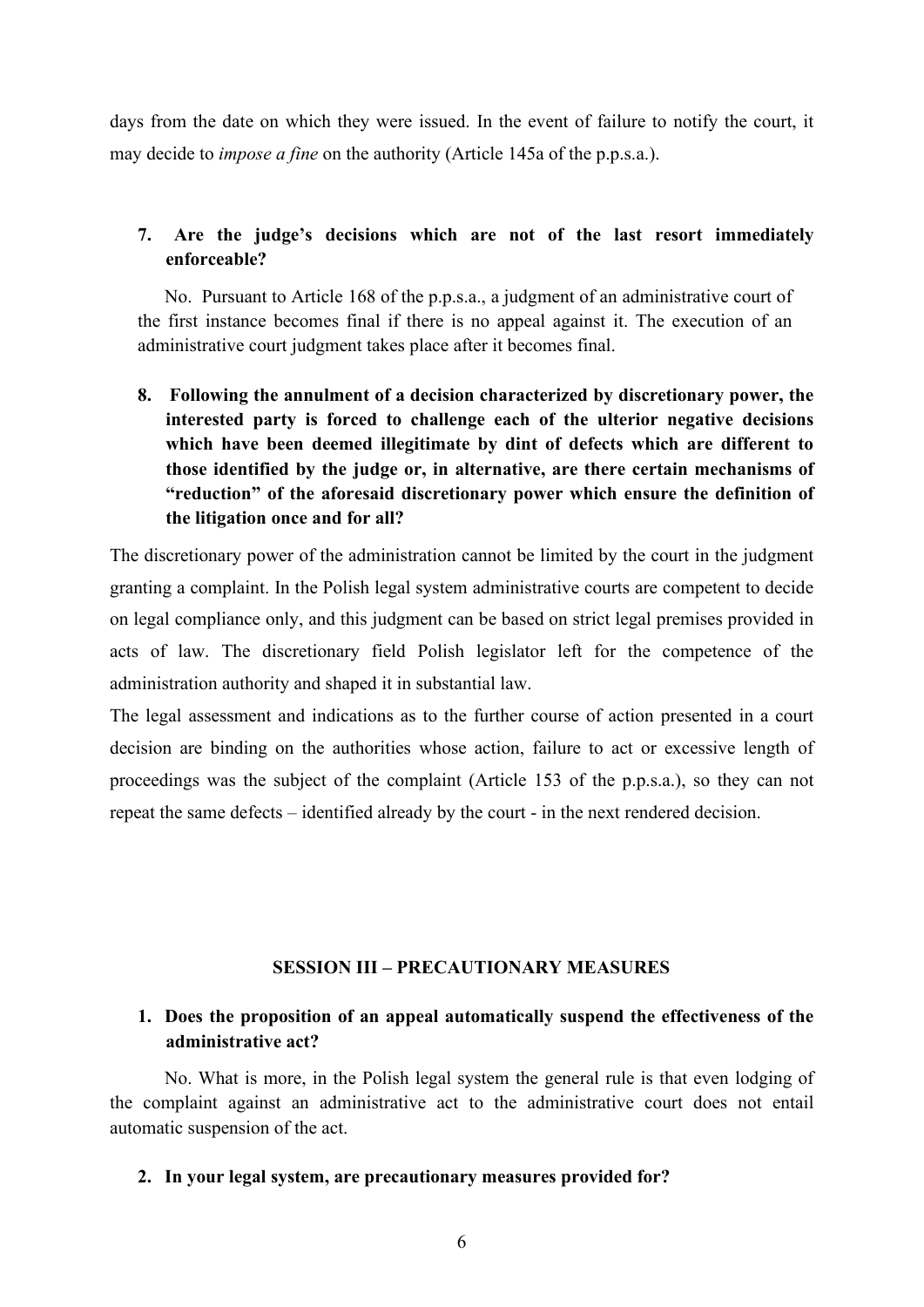Yes. In the Polish legal system the complainant can request the issuance of an order staying the execution of an act or action.

## **3. What kinds of decisions can the judge apply as a precautionary measure?**

The court can issue an order staying in whole or in part the execution of an act or action (Article 61 § 3 of the p.p.s.a.).

## **4. What are the conditions for the acceptance of a precautionary request?**

There are two alternative kinds of premises the complainant ought to show to make his or her request acceptable for the court. They are both generic in order for them to apply in all kinds of cases before the administrative courts. The first of them is danger of serious damage and the second is danger of consequences that are difficult to reverse (Article 61 § 3 of the p.p.s.a.).

## **5. Can the judge force the petitioner to pay bail?**

No. The p.p.s.a. does not provide for bail at all.

## **6. Are precautionary measures generic?**

Yes, an order of staying the execution has general application and can be applied to all types of litigation.

The only exceptions are: provisions of local enactments which have come into force and cases in which a specific statute or nature of the act (for instance decision on refusal) excludes the staying of their execution (Article 61 § 3 of the p.p.s.a.).

## **7. Can a precautionary request be introduced autonomously before the presentation of the main trial proceedings (** *ante causam* **)?**

There is no possibility of obtaining precautionary measure ante causam. According to the Polish procedure, one can submit the request at the earliest with lodging the complaint (Article 61 § 2 of the p.p.s.a.).

However, the complaint is submitted to the court through the authority which action is the subject of the complaint. Before lodging the complaint to the court with the case files, the authority can itself – on the request of complainant - issue an order staying the execution of an act or action.

## **8. In the event of cautionary request** *ante causam***, does the precautionary decision of the judge lose effectiveness?**

See reply to question 7.

What is important, is that any orders staying the act or action, may be modified or reversed at any time by the court if the circumstances have changed.